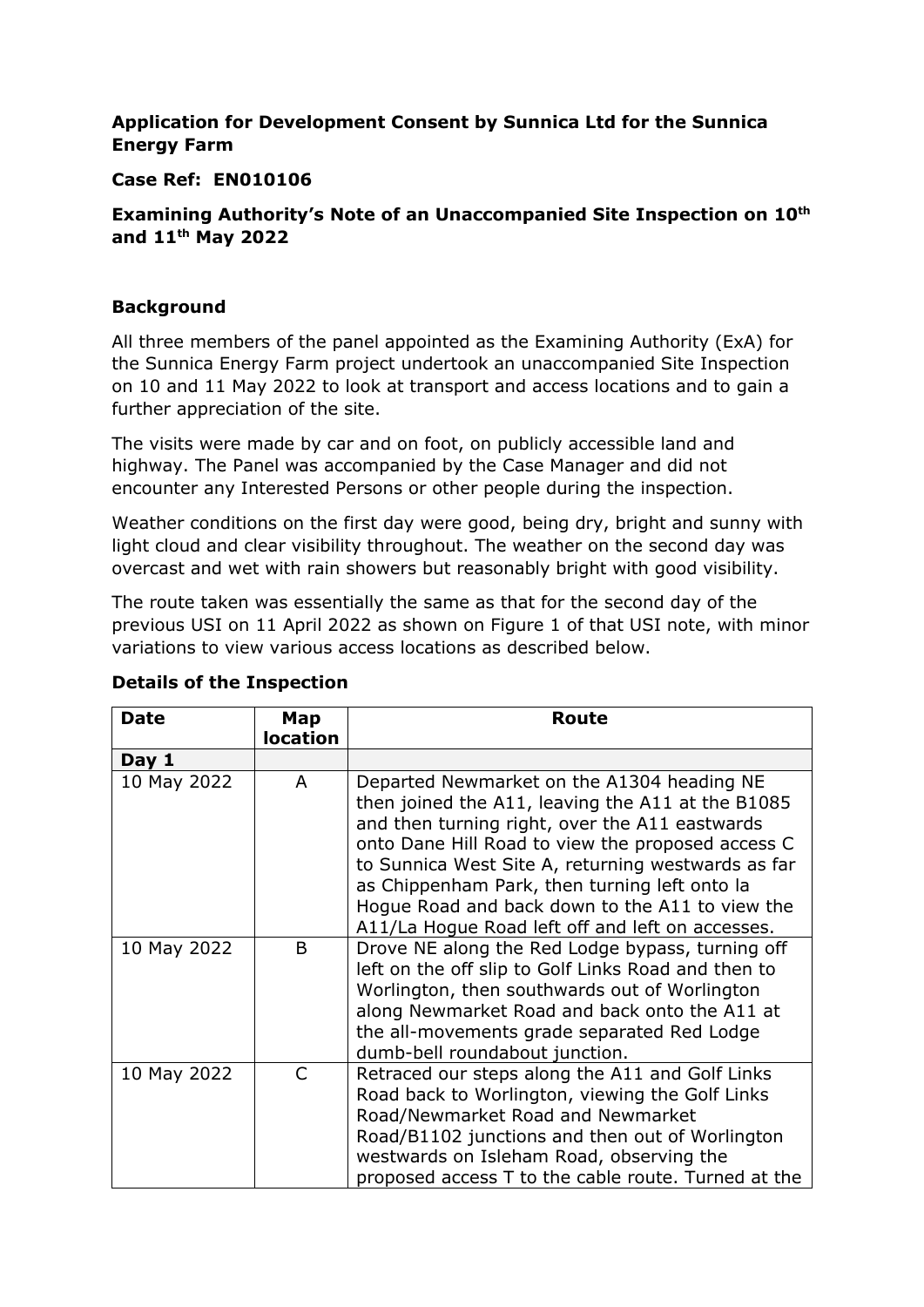|             |              | staggered crossroads (marked * on map) into Ferry<br>Lane to observe the proposed crane access E to<br>Sunnica East Site A, then crossed the River Lark<br>into West Row as far as Church Lane/Gravel Drove.<br>Returned along the same route to the staggered<br>crossroads.                                                                                                                                                                                                                                                                                                                                                                                                               |
|-------------|--------------|---------------------------------------------------------------------------------------------------------------------------------------------------------------------------------------------------------------------------------------------------------------------------------------------------------------------------------------------------------------------------------------------------------------------------------------------------------------------------------------------------------------------------------------------------------------------------------------------------------------------------------------------------------------------------------------------|
| 10 May 2022 | D            | Drove south across the staggered crossroads and<br>southwards to the B1102, and then turned left<br>along B1102 Mildenhall Road and Freckenham Road<br>to view the proposed access point S to Sunnica<br>East Site B, then retraced our route along Isleham<br>Road, turning left at the staggered crossroads and<br>then back southwards to the B1102, turning right<br>into Freckenham. Through Freckenham, out on the<br>B1102 Fordham Road, then turning left onto the<br>B1104 towards Chippenham, viewing the staggered<br>junction with the B1102, then sharp right, right<br>again back on to the B1102 heading eastwards and<br>then left onto the B1104 heading north to Isleham. |
| 10 May 2022 | E            | Drove through Isleham and out NNE on minor road<br>as far as the River Lark and Isleham Marina<br>entrance. Returned along the same route to<br>Isleham.                                                                                                                                                                                                                                                                                                                                                                                                                                                                                                                                    |
| 10 May 2022 | F            | Drove out SE from Isleham along Beck Road,<br>observing proposed accesses F and G and proposed<br>crane access K, then back to the staggered<br>crossroads, across and southwards to the B1102,<br>then turned right back into Freckenham.                                                                                                                                                                                                                                                                                                                                                                                                                                                  |
| 10 May 2022 | G            | Drove into Freckenham, turning left along Elms<br>Road, observing the proposed accesses A, B and C,<br>and the all-movements grade separated Red Lodge<br>dumb-bell roundabout junction, then returned<br>down the A11 to Newmarket.                                                                                                                                                                                                                                                                                                                                                                                                                                                        |
| Day 2       | L and H      |                                                                                                                                                                                                                                                                                                                                                                                                                                                                                                                                                                                                                                                                                             |
| 11 May 2022 |              | Drove out of Newmarket to the NE along the A1304<br>then turned right onto the B1506 to view The<br>Limekilns gallops and views from the gallops. Then<br>continued out of Newmarket on the A1304/A11<br>northbound, turning off to the west along Elms<br>Road, then observed the U6006 where it joins Elms<br>Road and turned left down a minor road past<br>Badlingham Manor to Chippenham, crossing the<br>River Kennett.                                                                                                                                                                                                                                                               |
| 11 May 2022 | I            | Drove along Palace Lane, down the western side of<br>Chippenham Park, then turned right onto<br>Chippenham Road, to Snailwell, observing<br>proposed access B to Sunnica West Site A.                                                                                                                                                                                                                                                                                                                                                                                                                                                                                                       |
| 11 May 2022 | $\mathbf{J}$ | Through Snailwell and westwards over the hump-<br>backed bridge over the Peterborough to Ipswich<br>railway line to observe the junction with the A142<br>Fordham Road. Turned north along the A142,                                                                                                                                                                                                                                                                                                                                                                                                                                                                                        |